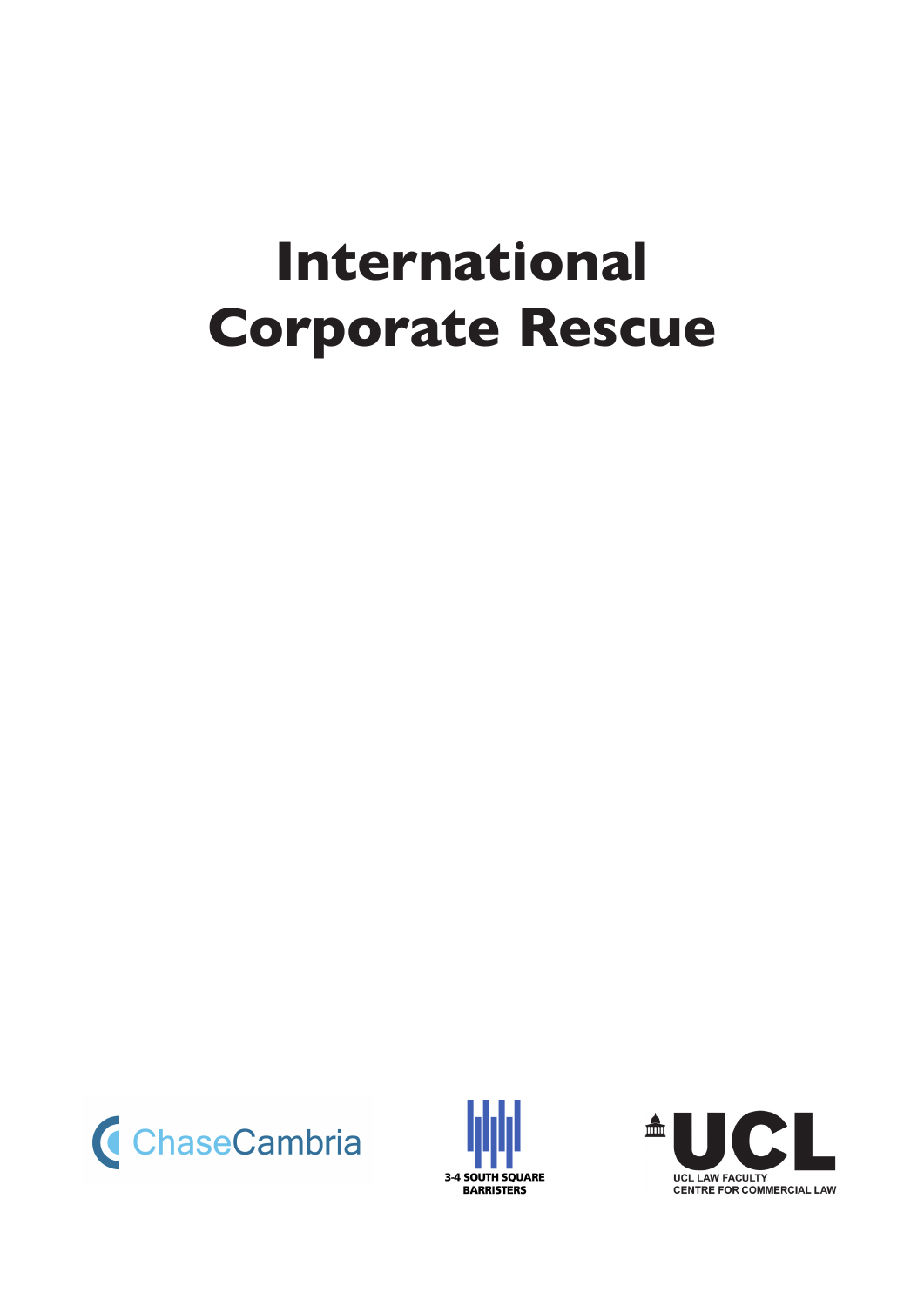*Published by:* Chase Cambria Company (Publishing) Ltd 4 Winifred Close Barnet, Arkley Hertfordshire EN5 3LR United Kingdom

*Annual Subscriptions:* Subscription prices 2009 (6 issues) Print or electronic access: EUR 695.00 / USD 845.00 / GBP 495.00 VAT will be charged on online subscriptions. For 'electronic and print' prices or prices for single issues, please contact our sales department at: + 44 (0) 207 014 3061 / +44 (0) 7977 003627 or sales@chasecambria.com

*International Corporate Rescue* is published bimonthly.

ISSN: 1572-4638

© 2009 Chase Cambria Company (Publishing) Ltd

All rights reserved. No part of this publication may be reproduced, stored in a retrieval system, or transmitted in any form or by any means, mechanical, photocopying, recording or otherwise, without prior permission of the publishers.

Permission to photocopy must be obtained from the copyright owner. Please apply to: E-mail: permissions@chasecambria.com Website: www.chasecambria.com

The information and opinions provided on the contents of the journal was prepared by the author/s and not necessarily represent those of the members of the Editorial Board or of Chase Cambria Company (Publishing) Ltd. Any error or omission is exclusively attributable to the author/s. The content provided is for general purposes only and should neither be considered legal, financial and/or economic advice or opinion nor an offer to sell, or a solicitation of an offer to buy the securities or instruments mentioned or described herein. Neither the Editorial Board nor Chase Cambria Company (Publishing) Ltd are responsible for investment decisions made on the basis of any such published information. The Editorial Board and Chase Cambria Company (Publishing) Ltd specifically disclaims any liability as to information contained in the journal.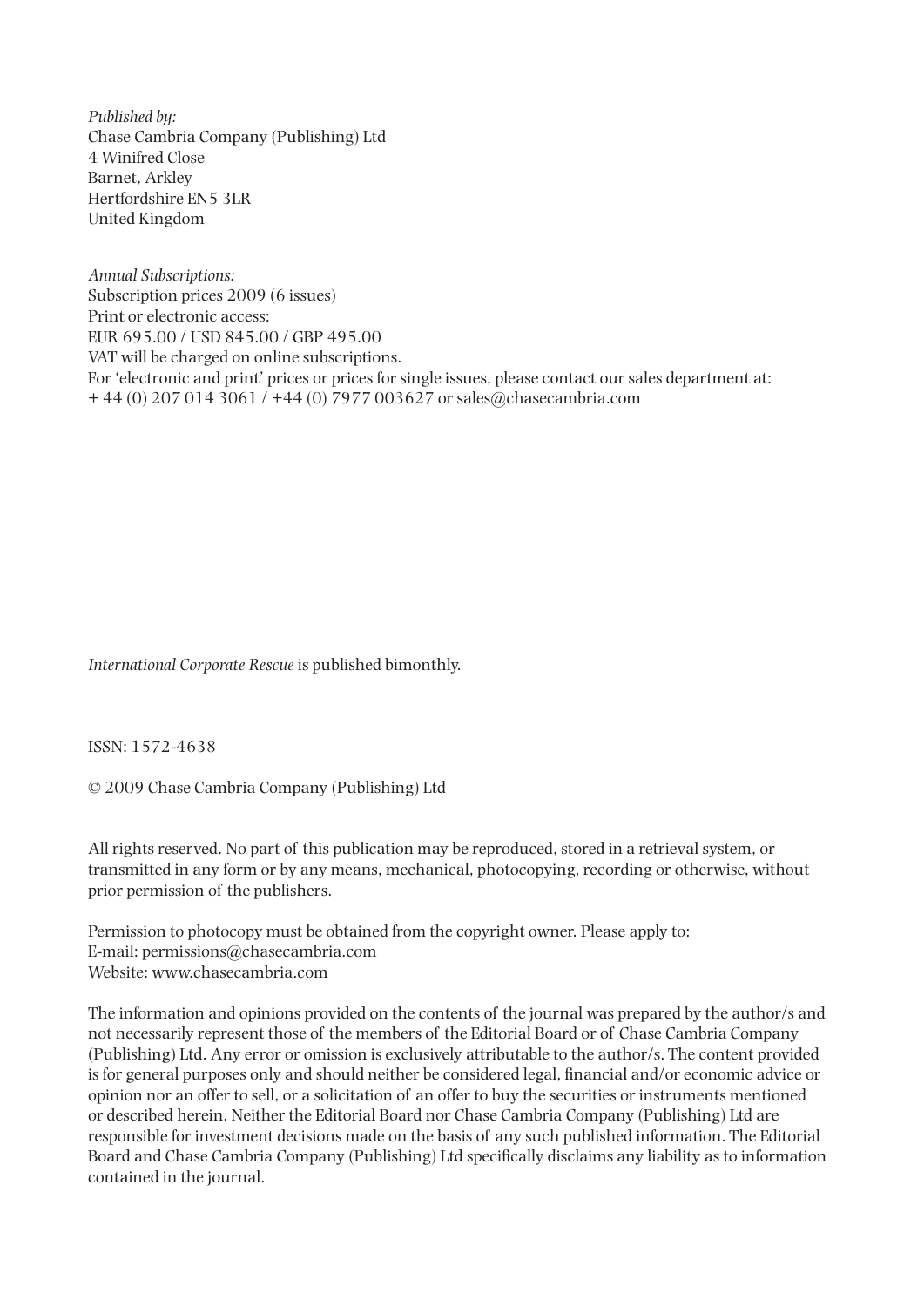# **ARTICLE**

# **Distressed M&A: Some Strategic and Financial Trends and Considerations**

Igor Zax, Managing Partner, SCF Capital, London, UK

#### 1. Today's environment and industry structure

Compared with previous difficult economic circumstances, we have entered the current recession with a very different industry structure. In 1991, Richard Coase received the Nobel Prize in Economics for the theory of the firm which was based on the concept of transaction cost, (i.e., the overriding reason for a firm's existence is because there are costs of putting together different market participants that might be lower within a single firm structure than in the broader market). With this, supply chain management and cooperation become much more important. In fact, many industries have developed a model where original equipment manufacturers ('OEMs') have become 'platform companies'. A 'platform company', as a concept, was defined by GaveKal in 2005 as companies that:

'produce nowhere but sell everywhere … Platform companies know where the clients are and what they want and where the producers are. Platform companies then simply organise the ordering by the clients and the delivery by the producers (and the placing of their logo on the product just before delivery).'1

In 2007, Bitranreferred to a similar concept as 'supply chain disintegration':

'As supply chains disintegrate, OEMs need to find ways to manage the flow of goods, both inbound from outside suppliers and outbound to distributors and customers.'2

So far, platform companies have been very successful in capturing the margin in the value chain. For example, in the computer industry, a typical EBITDA margin for a contract manufacturer ('CM') would be 3-5%, for an OEM (that is a 'platform company' in this industry) it would be around 12%, and for a distributor it would be just above 1% (based on selected company data and the

author's estimates). From an inventory standpoint, a CM would hold inventory for 28 days on average, an OEM for just 18, and a distributor for 39 days.<sup>3</sup> On a credit rating scale (Moody's, for example) this translates to an A2 rating for a platform company and Ba1-Ba2 (5-6 notches down) for both the distributor and the CM.

However, with the financial crisis and the resulting changes taking place in the wider economy, there is a strong likelihood of reversal in this trend as transaction costs are going up substantially, the cost of credit has gone up and even more importantly its availability has been reduced, and finally the ability to mitigate credit risk has been impacted by both the withdrawal of credit insurance and the increased difficulty in obtaining 'traditional' financial products like bank guarantees and letters of credit. A company which has a high degree of consolidation in either sourcing or distribution represents a high concentration in terms of both credit and operational risk. While the platform company model in theory (and normally in contractual terms) should provide substantial risk mitigation, the reality is that often most of its business partners would not have enough capital to absorb a material shock. There is, therefore, a clear incentive for vertical integration of the 'middle part' of the chain (i.e. in the above example, the OEM, distributor and contract manufacturer) so the combined company would have no significant concentration problems (on either the supply or sales side) as it will have multiple buyers (instead of, for example, a master distributor) and multiple suppliers (instead of, for example, a single contract manufacturer purchasing all other components and services). This consolidation could be achieved either through 'build or buy' (most parties having some ability to build the core functions of one or the other) or by acquisition.

This change in the model, which I would call 'deplatformisation', provides a good opportunity for

*Notes*

<sup>1</sup> A. Kaletsky, C. Gave, L. Gave, *Our Brave New World* (Editions GaveKal, 2005), p. 6.

<sup>2</sup> G. Bitran, S. Gurumurthi and S. Lin Sam, 'The Need for Third-Party Coordination in Supply Chain Governance', (2007) 48 *MIT Sloan Management Review* 3, pp. 30-37.

<sup>3</sup> *J.P. Morgan Technology Outlook*, 16 December 2008, p. 9.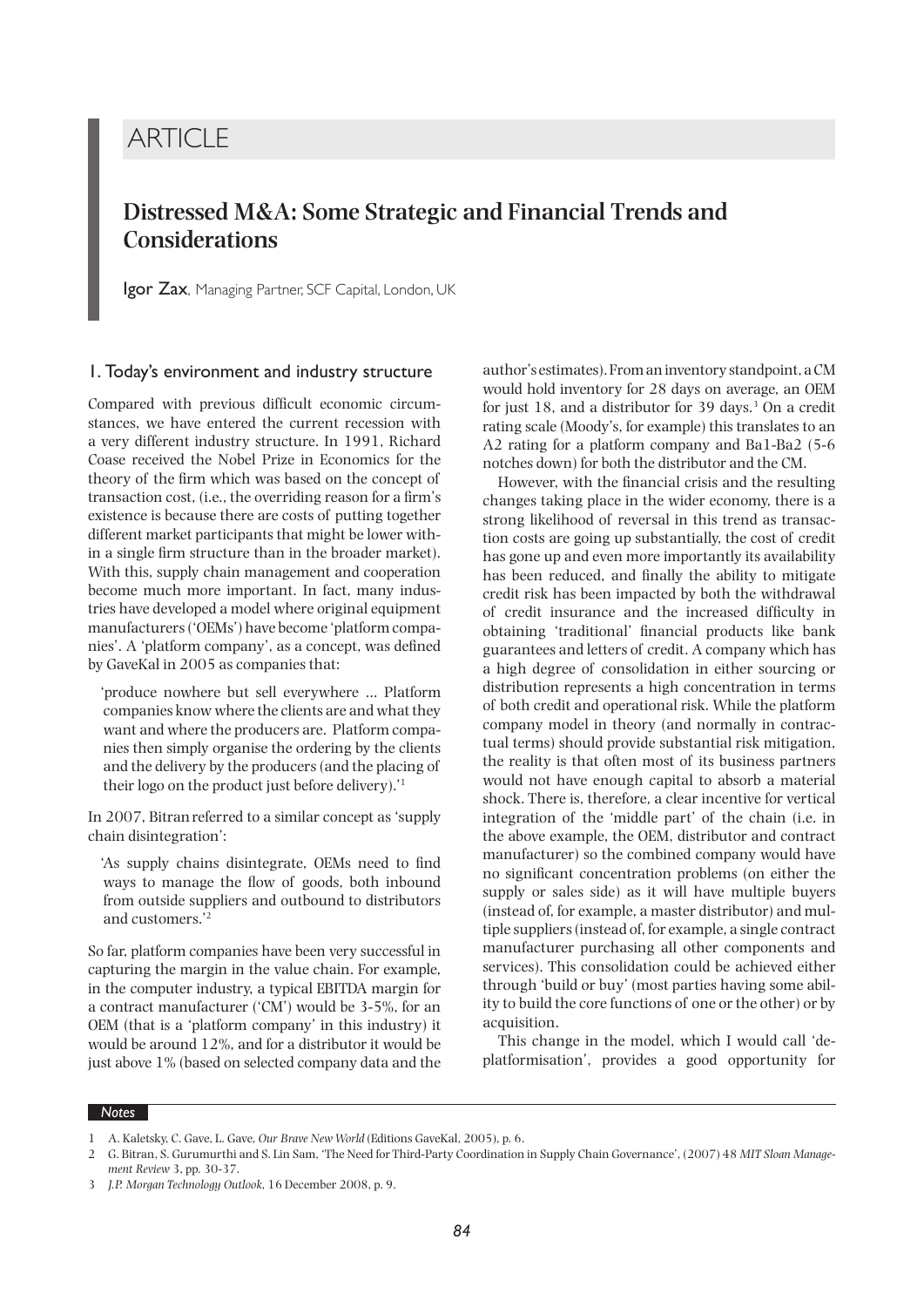financially strong players (or their private equity investors) to move to a new model (or is it really the previous, old model?) at a relatively low cost. A useful analogy would be the financial services industry, where the recent trend towards the 'originate and distribute' model (the platform equivalent in this industry) is reversing, largely due to credit constraints on the weaker parts of the chain, leading recently to a number of high profile, distressed M&A moves in the financial services sector.

With the emergence of substantially distressed players on both sides of a platform company, there is the possibility of cheaply acquiring both the core manufacturing/sourcing capability and the distribution side. This combination would have a much stronger bargaining power vis-à-vis a platform company (which might still eventually be the acquirer) or 'build or buy' platform company capabilities where design and build may be relatively cheap and where there are brands available for purchase at distressed sale prices. We can see this trend already taking place between electronics manufacturing services ('EMSs') and original design manufacturers ('ODMs').4

From a macro perspective, Asian manufacturers were indirectly funding their US channel/consumption through lending by their governments to the US Government. In 2004, Grant described this as 'an unholy partnership with its Asian creditors. They would produce; we would consume … the United States and its lenders have entered into the biggest vendor-financing scheme in the history of borrowing and lending'.5 What is likely to happen in the current crisis is for this scenario to move to a micro-level: suppliers, possibly with help of their governments, sovereign wealth funds or private investors, will use the opportunity to consolidate Western distribution channels as well as platform companies, as soon as these show signs of financial distress. This would allow suppliers to both mitigate the risk (often including any immediate losses from the potential bankruptcies of the other parts of the channel (distribution, retail, sometimes platform companies)), as well as to achieve strategic objectives at a minimal cost. This could happen in virtually any industry adopting a platform structure, for example computers/electronics (Asian contract manufacturers/ODMs consolidating major channels), software ('reverse outsourcing' whereby companies in countries like India acquiring 'high end' Western companies currently outsourcing to them), natural resources (already seen with gas and downstream oil companies consolidating their distribution networks), pharmaceuticals (particularly generic drug manufacturers consolidating distribution

channels), clothing, furniture, textiles, and many other sectors/product areas.

An additional incentive for vertical integration is knowledge transfer. The current distressed economic environment has probably reduced the future scope for 'pure' labour arbitrage (given that there is potential for the cost of labour to fall in the developed world), which therefore places more emphasis on technology, controls and corporate governance, which arguably might be better achieved in a unified entity.

## 2. Working capital – both a cause of distress and an opportunity for an acquirer

#### *a. Receivables/credit management*

As access to credit tightens, working capital management is becoming critical for a company's survival. This pressure on working capital is spread across all three major components: receivables, payables and inventories.

While obviously very important, the receivables side of working capital would often entail the lowest risk of the three components (providing there is a prudent credit policy, low concentration at company or industry level and no major operational issues, such as quality). If payment terms are relatively short (say, 30 days) and the average default rate in the broad economy goes up to 12% per annum (the peak level reached in the risky high yield space in 2002 and a number that represents a fairly pessimistic view of the current crisis), we are still only talking about the cost of bad debt representing some 1% of total sales.

With a reasonable credit policy, including the ability and willingness to withdraw supply before any bankruptcy occurs, any such losses are likely to be substantially lower than 12%. According to Atradius, one of Europe's largest credit insurers, the actual annual corporate insolvency rate in the UK was previously 0.9% per annum (and under 0.5% in the US) in the first half of 2008.<sup>6</sup> The trend is clearly up and insolvencies are likely to be at very high levels in 2009. However, this risk increases significantly if there is a high company or industry concentration within receivables. For example, if one customer represents 50% of a supplier's sales, the customer's bankruptcy will likely lead to the bankruptcy of the supplier due to an immediate loss of the receivable, probably a similar level of loss on any unsold inventory which may be customer-specific, and 50% drop in annual sales overall unless a suitable

#### *Notes*

4 *EMS and ODM Convergence*, Frost & Sullivan #N1A0-28 2007.

<sup>5</sup> *Grant's Interest Rate Observer*, 16 January 2004.

<sup>6</sup> Atradius, *Economic Outlook: Negative Expectations* <global.atradius.com/images/stories/economic%20research/Atradius%20economic%20 outlook%20q4%2008.pdf> (Q4 2008), p. 16.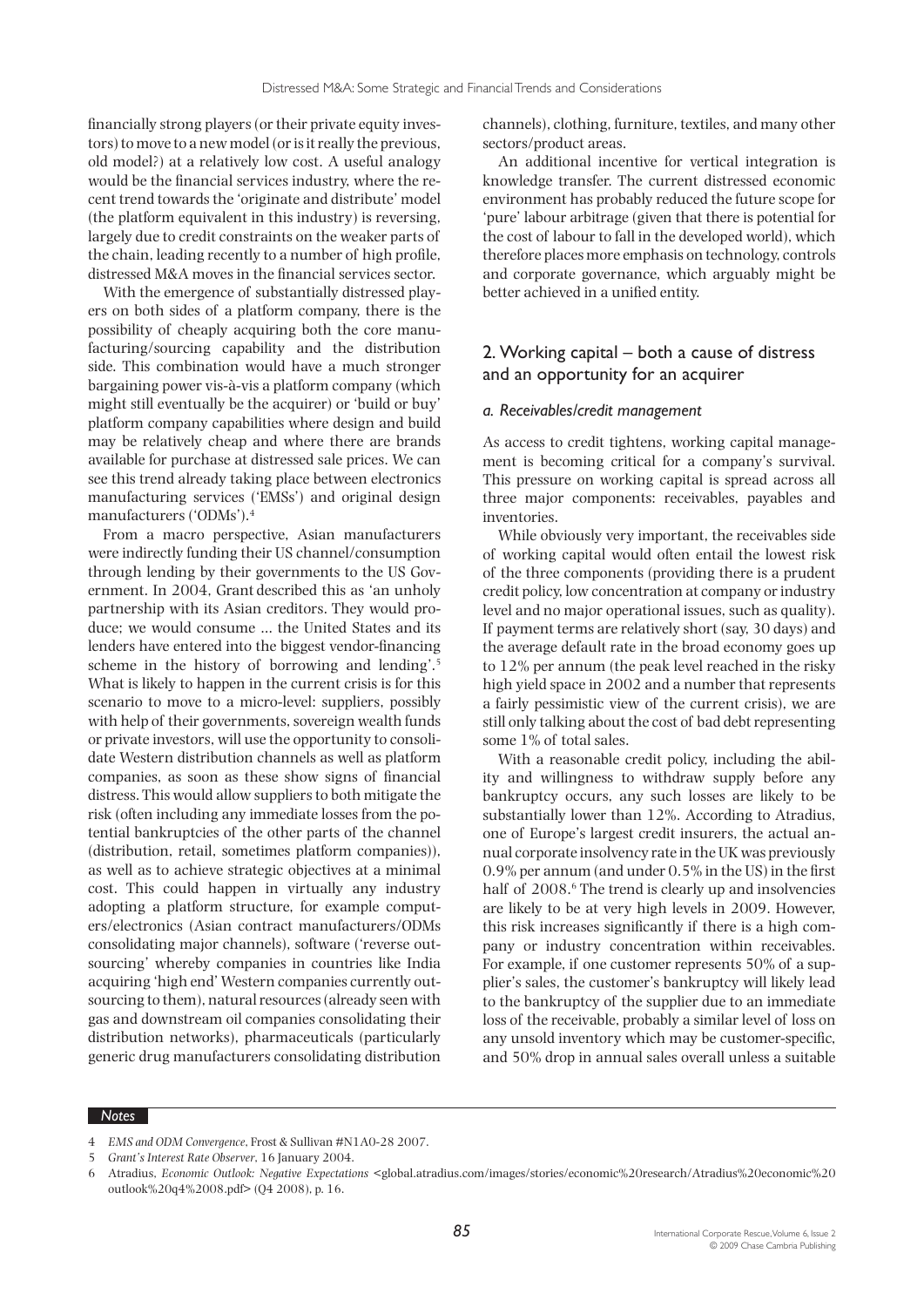replacement or replacements can be found quickly. In addition, industry or sometimes regional concentration could well lead to a high correlation between defaults, and an abnormally high default rate compared to the broader economy.

The credit risk of customers is insurable. Having a credit insurance policy will smooth the impact of defaults and even more so where there are any industry or regional concentrations as outlined above. If there are losses, the insurance premiums will go up in the longer term, but the short-term effect is mitigated. This said, there is a noticeable trend by credit insurers to reduce cover. However, this is estimated to affect only about 10% of buyers, but could well be materially higher in a particularly troubled industry or geographic region.

Payment delays from customers, as distinct from outright non-payment, represents a more serious situation. First, there are immediate cash flow implications, which are very significant at a time of reduced credit/financing availability. Secondly, if tolerated, this means substantially higher exposure to particular names (which again might be particularly important in concentrated, uninsured exposures, where such cases most frequently occur).

Long payment terms for customers can normally be mitigated through factoring/invoice discounting/trade receivable conduit securitisation, especially if credit insurance is already in place.

The core issue is where longer payment times are not caused by customers' internal issues (such as a customer trying to improve their own working capital), but by the supplier itself (for example due to quality problems, contractual disputes, or slow or unreliable logistics). This normally means the risk is not insurable (insurance normally just covers the credit risk of the buying customer, such as bankruptcy or inability to pay, not non-payment due to contractual dispute). It also means the risk is not financeable, or financeable with a low advance rate. It may also indicate significant communication and operational breakdown within the selling organisation.

While an acquisition of a target by itself is unlikely to materially change the immediate collectibility and nature of receivables (beyond obvious management and control measures to improve process efficiency), it may still have a material effect on the ability to finance receivables. At a time when financing is more restricted, and with banks and insurers naturally tending to concentrate on their existing clients, if there is a concern about a given supplier's performance risk, then a significantly larger and/or stronger acquirer,

especially one with pre-existing and sizeable financing arrangements in place, can often massively increase the efficiency of the target company financing (i.e., by obtaining a lower price, a better advance rate and even being able to secure a financing arrangement or program in the first place, something that the target would not be able to obtain on its own).

#### *b. Inventory*

Excess inventory causes substantial problems, as recently seen in the retail space, and regularly seen in high tech supply. With falling and unpredictable demand, getting the inventory level right is a very difficult task. With the exception of inventory that is covering contractually guaranteed future orders (e.g., purchase order financing, which is effectively receivables under another name) and commodities, excess inventory is substantially more difficult to finance or insure. Sometimes, vendors are taking inventory risks through vendor-managed inventory, various forms of stock protection, etc. Vertical integration cannot fully resolve inventory problems (more predictability for say the retail part of the integrated entity would mean less for the manufacturing part), but it is likely to improve information flow and reduce the so-called bullwhip effect,<sup>7</sup> caused by information distortions, causing wide swings of demand down the chain.

#### *c. Accounts payable*

Accounts payable is an extremely important part of a company's financing, and technically often the easiest to lose (rather like an overdraft). The withdrawal of cover by suppliers could potentially trigger an almost instantaneous bankruptcy, even for a relatively healthy company. In the banking industry, the equivalent would be a run on a bank. In his research on the relationship between bank and trade credit through the economic cycle, Nielsen showed that for both small companies and importantly for large companies without bond credit ratings, their use of trade credit increases during periods of monetary contraction.8 Faced with tightening economic conditions, a supplier naturally tries to accelerate collections, but facing sales pressure on the other side, is unlikely to achieve much more than was customarily done before.

However, with  $35\%$  of European companies<sup>9</sup> using credit insurance, the decision to cancel the limit is

#### *Notes*

<sup>7</sup> H. Lee *et al*., 'The Bullwhip Effect in Supply Chains', (1997) 38 *MIT Sloan Management Review* 3, pp. 93-102.

<sup>8</sup> J. Nilsen, 'Trade Credit and the Bank Lending Channel', (2002) 34 *The Journal of Money, Credit & Banking* 1, pp. 226-253.

<sup>9</sup> I. Zax, *What Are The Benefits of Using Supply Chain Financing in Funding/Refinancing of Buy Outs?*, Sloan Fellowship Report, (London Business School, 2007).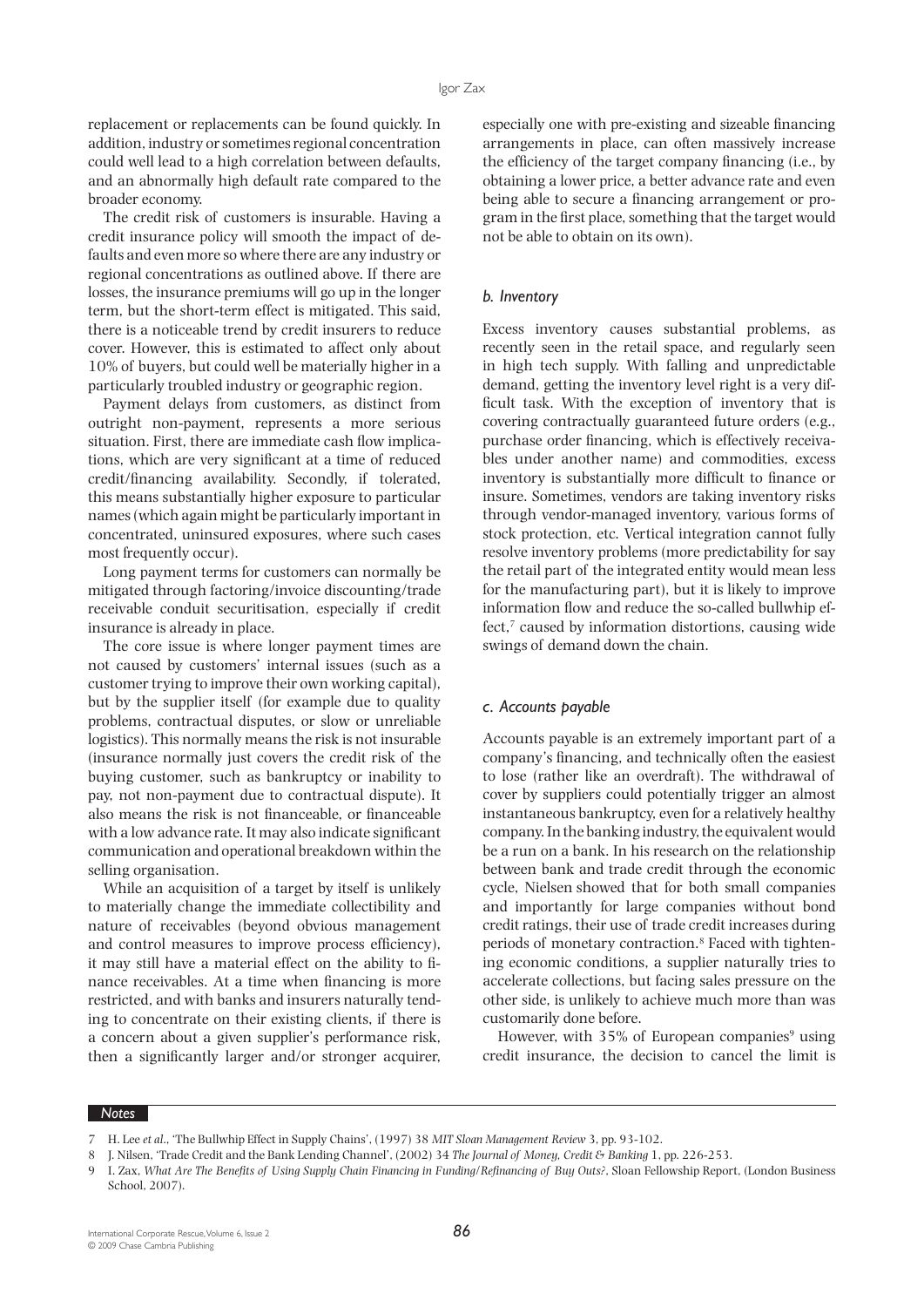often made by the insurer. Technically, a supplier would normally be under no obligation to withdraw credit if there were no overdue payment – new supplies would just go uninsured. But in practice, most suppliers would choose not to extend credit if their insurer withdrew cover. Such an event (the withdrawal of cover) has actually triggered a number of high profile distressed cases. If longer terms were based on available financing (e.g., factoring, invoice discounting and securitisation) and then facilities are subsequently withdrawn, suppliers may well have a strong incentive to reduce terms, but this is less of an issue given that only some 5% of companies use receivables financing.

While it is difficult to generalise about their underwriting process, the withdrawal of a limit could equally be caused by the credit insurer's industry/regional outlook, with particular concerns about a company's financial situation or operations, as well as by reported delays in payments. The best way for a company to reduce this threat is by communication and information sharing, but the event (the withdrawal of cover) is normally catastrophic and its timing is difficult to predict.

From an acquisition perspective, the instant distress caused by a supplier's (or their insurer's) withdrawal/ cancellation of a credit limit could well represent ideal timing for acquisition, provided the acquirer sees the company as fundamentally repairable. (Where the issue revolves around payables, this applies to both industrial and financial companies.) By restoring or even improving a supplier's credit terms (and possibly combining it with receivables financing, as above), the acquirer can instantly fix working capital stress and focus on other areas of potential improvement.

In the case of the vertical integration of a distributor by a main supplier, the effect on the supplier's balance sheet is that the inventory is coming back, and the accounts payable by the target to the supplier are substituted by target's own accounts receivable. However, if the target is distressed (i.e. has no capital, among other things) and actually goes into liquidation, the supplier can at best try to exercise retention of title if available and enforceable (neither is certain, in many cases), and recover something from the sale of the remaining inventory. (Receivables are likely to have already been pledged, and 'all money' clause might not work). By acquiring the distributor, a supplier can replace a doubtful asset (an account payable from a distressed company) with a potentially good quality asset which the distributor has (being accounts receivable from either good quality buyers or from a diversified portfolio of insured receivables). With the latter being financeable, such an acquisition could in fact be both cash-flow positive and risk-reducing for the supplier.

### 3. Conclusions

The current economic crisis entails new prospects for distressed M&A. The historic situation has involved acquiring a more or less isolated, often mis-managed company, with returns achieved predominantly through generic operational and financial improvements. But now, we are likely to see whole layers within industry verticals becoming distressed, with M&A focusing on vertical integration, and with risk mitigation being a key driver. This will change many industry models, reverting from the 'platform' model to a more traditional structure. It is also likely to lead to distressed M&A originating from different parts of the chain (two likely scenarios could be OEMs consolidating their environment or manufacturers moving up the chain). Given that the wealth distribution within a chain is likely to change, the core consideration will be the overall health of the industry, as opposed to the profitability of a specific individual layer, as the wealth distribution within a chain is likely to change. Working capital financing is likely to be one of the key tools in the financing of such M&As, with the acquiring entity ending up with a manageable receivables book and a lower performance risk. Acquirers should also explore the possibility of pre-building platforms for such financing, that would be able to integrate the targets without undue delay, significantly easing the liquidity risk and pressure arising from acquisitions.

While I believe that industry players will have a key role in this process, this should nonetheless provide potential opportunities for principal players. This would include PE companies (both growth PE and even latestage venture capital firms) which are well-placed to use the opportunity to very efficiently build the full lifecycle for their investee companies, as well as distressed PE that can consolidate, turn around and present a successful 'turnkey' structure to an acquirer. This is likely to lead to the emergence of 'hybrid' structures, where financial investors work on behalf of a potential acquirer with pre-arranged put/call options, allowing the efficient sharing of risk and reward between the investor and final acquirer.